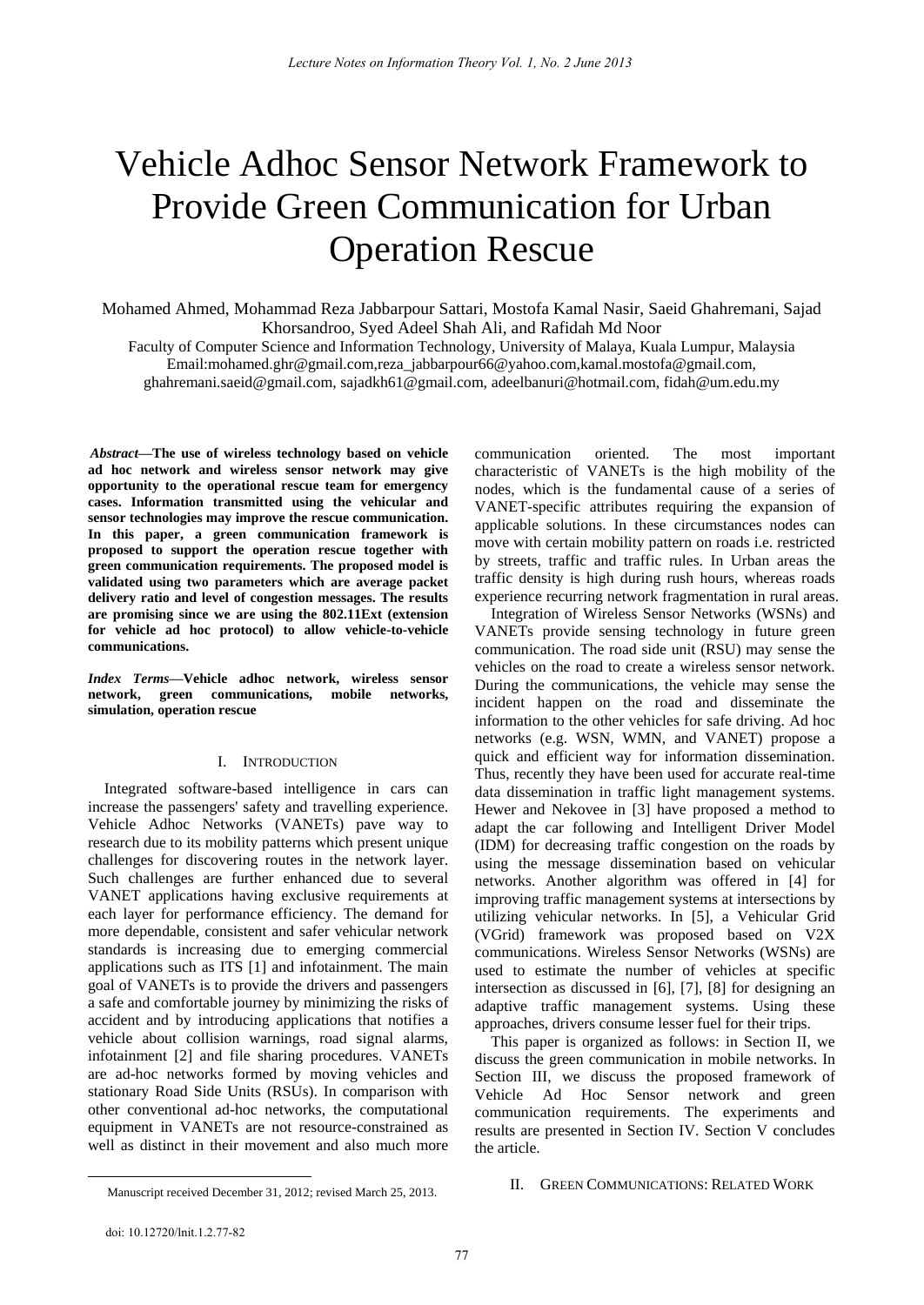Nowadays, the whole world of telecommunications and information communities is facing more and more serious challenges, namely on one side the transmitted multimedia-rich data are exploding at an astonishing speed and on the other side the total energy consumption by the communication and networking devices and the relevant global CO2 emission are increasing terribly. According to report in [9], 3% of the world-wide energy is consumed by the Information and Communications Technology (ICT) infrastructure. This contributes about 2% of the world-wide CO2 emissions, which is comparable to the world-wide CO2 emissions by airplanes and cars". The energy costs account for as much as half of a mobile operators operating expenses. Therefore, telecommunications applications can have a direct, tangible impact on lowering greenhouse gas emissions, power consumption, and achieve efficient recycling of equipment waste. Networking provides solution to improve energy efficiency as well as resource efficiency that can benefit the global environment and society [10].

The increased number of vehicles nowadays has a significant impact on the environment. They are the biggest contributors to global warming [11]. In Malaysia, the number of registered vehicles by the end of 2011 was 21,401,269 according to the Road Transport Department [12]. This rapid increase of vehicles posts serious threats to the environment in terms of CO2 emissions as well as noise pollution. It also contributes to road congestion which worsens the issue of air pollution. According to [13], road congestion increases emissions and thus, there is a need to find a solution that can reduce the travel time in order to minimize such emissions. Many solutions have been proposed to mitigate the issue of road congestion and emissions. Some of the reviewed solutions included traffic signals coordination to achieve a green wave where possible as in [14] and [15]. Achieving a green wave according to these studies would reduce the overall travel time as well as the stop and delay related emissions while waiting in front of the traffic signals. Manipulating the control settings for the traffic signals such as cycle lengths and offsets was used in [16]. Results suggested that the cycle length did not have a significant relationship to emissions. However, the platoon arrival pattern had a significant impact on the emissions ratio. Early platoon arrival scenario forced vehicles to wait longer in front of the traffic signal. Late platoon arrival on the other hand did not bring vehicles to a complete stop and thus, vehicles produced less emission as compared to the former scenario of the early platoon arrival. Moreover, the difference between coordinated and non-coordinated traffic signals scenarios as well as the traffic demand was studied in [17]. Results showed that signals coordination and traffic demand considerations could reduce the emission ratios significantly.

Other studies have suggested the regulations of speeds such as in [18] and [15] and the engine idling as in [19] and [20]. Regulating the speed of vehicles on the roads did not have a significant impact on emissions in [18].

However, imposing speed limitations within residential areas had a significant effect as reported in [15]. Engine idling on the other hand was found to cause unnecessary pollution through fuel burning. This has led many countries to count engine idling as a road offence. Other advanced solutions that include the vehicles as part of the solution is the use of VANET as in [21], [22], and [23]. The use of geocast protocol to detect congestion combined with the Dijkstra-based method to compute the best route was used in [21]. The use of Received Message Dependent Protocol (RMDP) where a vehicle broadcasts its traffic information to vehicles in its surroundings as well as vehicles on the opposite lane was proposed in [22]. Another method was proposed in [23] where vehicles construct their own maps depending on the speeds they experience along their journeys. Lower speeds over specific areas over those maps would indicate congestion. Vehicles then can share these maps through VANET.

To improve the traffic flow and reduce congestion further, a hybrid solution of VANET and traffic signals control was proposed in [24]. The system relies on VANET to determine the intensity of vehicles in front of the traffic signal. It then adjusts the traffic signal cycle length for a better waiting time. Another proposed method suggests the elimination of traffic signals use [25]. The proposed method relies on Vehicle to Vehicle Communications (V2V). It uses a temporarily elected vehicle at roads intersections to broadcast the usual traffic instructions. Those instructions would be displayed to other vehicles through a built-in display. The approach is believed to deliver a better traffic control at intersections.

The study of green communications will require investigation in several areas such as power efficient radio frequency hardware, energy efficient operations scenarios, efficient MAC protocols, networking, and integration of renewable energy with communications equipment, frequency reuse deployment strategies, spectrum policy, and many more.

## III. OPERATION RESCUE USING VASNET



Vehicle Adhoc Sensor Network (VASNet) inherits its characteristics from both Wireless Sensor Networks (WSN) and Vehicular Ad Hoc Networks (VANET). There is no infrastructure for VANET; therefore the vehicular nodes do perform data transmission and packet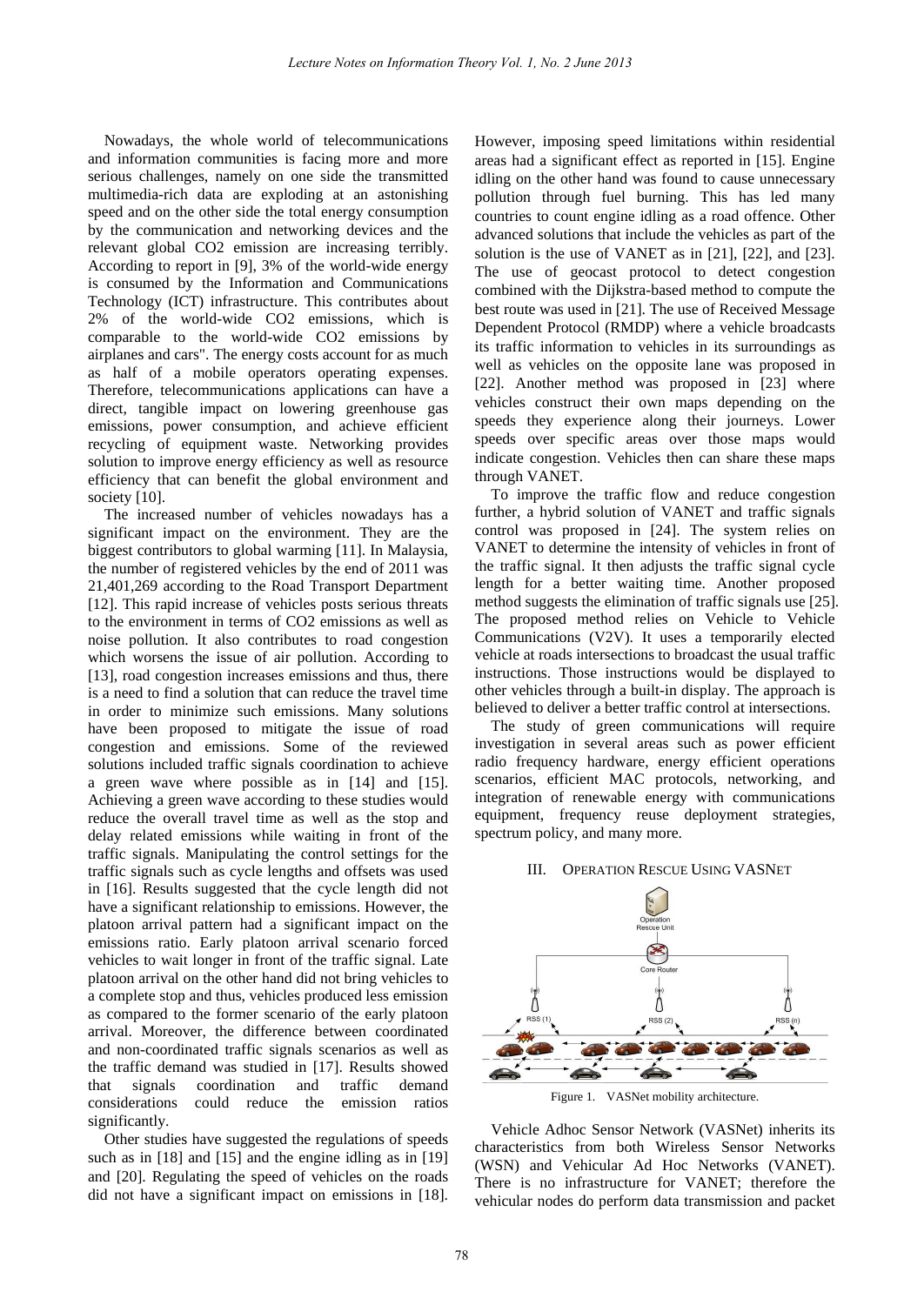routing. In this paper the integration of WSN and VANET functionalities to provide better solution in green communications. Fig. 1 shows the architecture of WSN and Vehicular to Infrastructure (V2I) for urban operation rescue.

The architecture is divided into two levels which are the infrastructure level and ad hoc level. The infrastructure level consists of operation rescue unit which located in the cities, a core router and several Road Side Sensors (RSSs) where they are connected by either fiber optic cables or the backbone from the service provider. The ad hoc level creates the connectivity among vehicular nodes. The onboard sensors which are carried by the vehicles provide a short-range wireless communications. The functionality of the sensor is to disseminate the information from other vehicles to the base stations via RSS. The RSSs are deployed along the road where it acts as an edge router to the infrastructure level. RSS sends and receives the traffic from the vehicular nodes to the base stations of rescue operation unit.

## *A. Green Communications Requirements for Urban Operation Rescue*

An operation rescue is planned activity involving people to perform various activities to free from danger or confinement. Search and Rescue (SAR) is about searching and provision of aid to people who are in distress or imminent danger. The general field of search and rescue includes many specialty sub-fields, such as mountain rescue, ground search and rescue, search and rescue dogs, urban search and rescue in cities, combat search and rescue on the battlefield and air-sea rescue over water.

Green Communications must integrate system modeling across the multiple layers of a wireless networking in order to develop an environment for developing new ideas for improving energy efficiency. The model must be capable of performing a sensitivity analysis of each component within the overall system and how changes in those components affect performance including capacity, Quality of Service (QoS), and energy efficiency, as well as how changes in a single component affect other peripheral aspects such as cooling requirements. This can be deployed either in wired or wireless infrastructure to set up energy efficiency that uses the lowest resource consumptions. Therefore, it offers QoS guarantees.

In providing operation rescue research in green communication, there are several metrics used for evaluation. In network communications perspective, physical layer performance and QoS may use Bit Error Rate (BER), Frame Error Rate (FER), and latency to measure the efficiency of power and energy. However, in our research perspective, we have identified three evaluation metrics in providing green communications.

 Reduce Time Travel: Time travel is the cost of time spent on vehicle including waiting as well as actual travel. To reduce time travel, the vehicle

may avoid traffic congestion after receiving an alert message from a neighboring vehicle.

- Travel Time Reliability: This is involving with unpredictable travel conditions and congested road. A metric is used to increase high reliability and estimate the travel time.
- Frequency Level of Congestion: The frequency of congestion message exceeds a defined threshold. Therefore the vehicle does not performance accordingly. It is defined as the percentage of packet transmitted during time travel period.

# *B. Stepwise Approach*

High mobility of the vehicles creates a barrier for developing an efficient communication. A path between source and destination node may have multiple hops, this condition is more complicated in the city area. Intermediate vehicles can act as routers to determine the optimal path along the way. Traffic is disseminated using the optimal path in providing green communications. However, in real life scenarios, such as urban area or rural area, it has great influence by the road structures, traffic lights, big buildings and many more. In VASNet, vehicles move independently by changing their positions restricted to the road structure, connect with each other in a highly dynamic network topology and disseminate information via RSS. To deploy our idea, a stepwise approach is designed for VASNet as follows:

- Step 1: Set a coordinate or position of the neighboring vehicle to collect the information. The information is required for the source in forwarding the packet efficiently.
- Step 2: Identify packet transmission rate between vehicles. A number of packets forwarded may be increased due to disconnection of vehicles communication
- Step 3: Position of neighboring node is used to calculate the vehicles density (hop count). The vehicles may be too close especially during the congestion or accident occurs.
- Step 4: Choose the next hop node that is closer to the destination. The chosen next hop node is considered as a successor. There are three metrics to consider when choosing the successor, i.e. distance  $d_s$ , traffic load  $l_n$ , and expected successor connectivity *e<sup>c</sup>* .
- Step 5: Identify transmission threshold value if messages are congested during time travel period.
- Step 6: Calculate traffic reliability and frequency level of congestion.

## IV. EXPERIMENT AND RESULT

An operation rescue is a challenging experience in helping any incidents involved in urban areas and rural areas. The rescue team requires efficient and reliable communications for each operational rescue involved. The operation rescue team would be able to share an incident location, share the incident cases via video or voice streaming, and forward medical information. Urban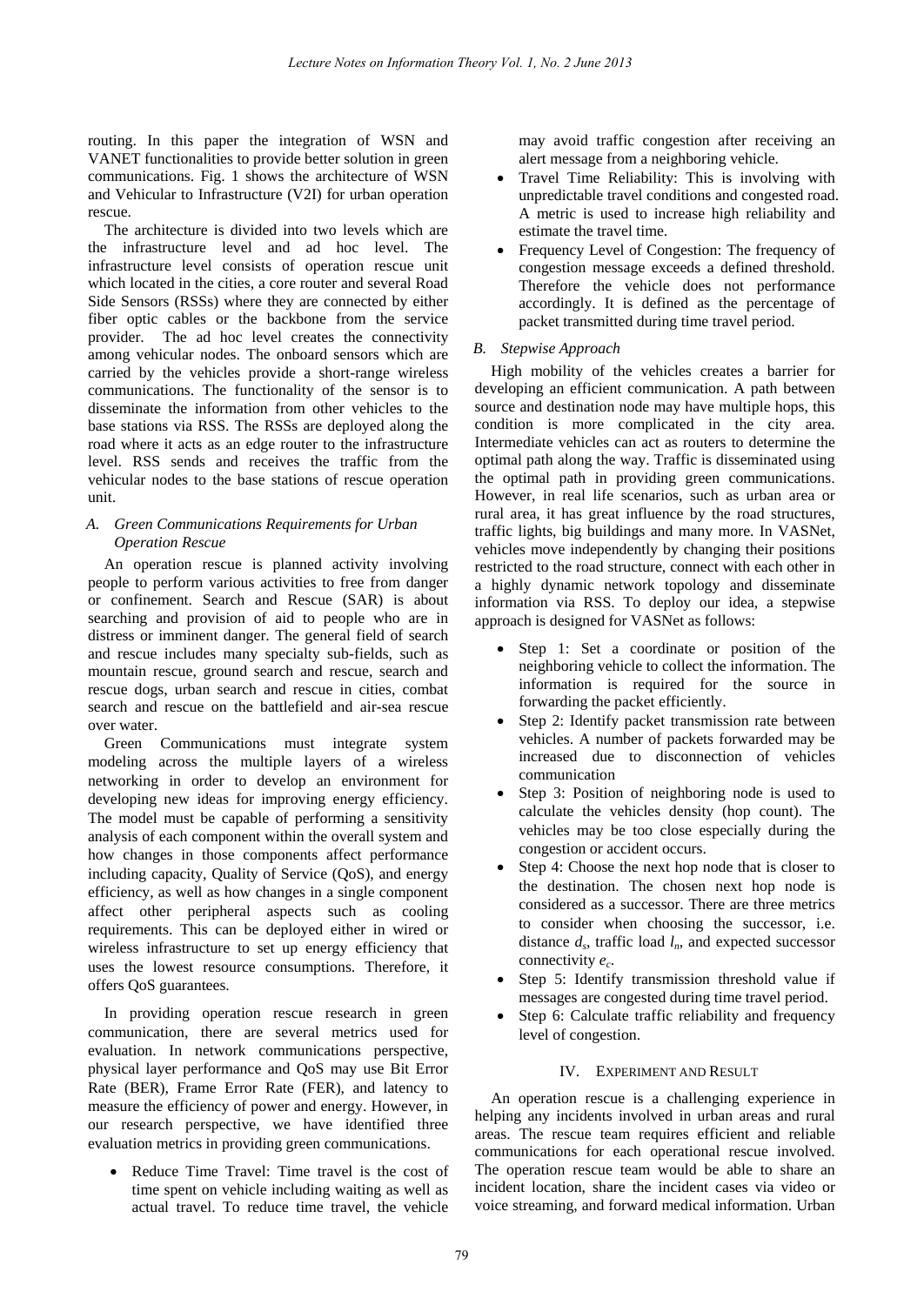traffic has increased dramatically, making driving more stressful, costly, and unhealthy. For urban operation rescue team, it may affect their operation because of the high traffic density. Our aim is to use VASNet to support urban operation rescue in providing green vehicular communications.

We used the NS-2 simulator [26] to measure the performance of the VASNet. There are five different scenarios which consists of 10, 20, 30, 40 and 50 vehicles. The context is about simulating vehicle traffic in urban area during the rescue operation. Hence, the speed is considered 20 m/s, a vehicular traffic flow was deployed using IEEE 802.11Ext with transmission range of 80 meters. Various parameters were considered for establishing the communication among vehicles (see Table 1).

TABLE I. PARAMETERS OF IEEE 802.11P SPECIFICATIONS

| Parameter                 | Value                                  |
|---------------------------|----------------------------------------|
| <b>Mobility Model</b>     | <b>Mobility Random Waypoint</b>        |
| <b>Propagation Model</b>  | Two ray Ground Model                   |
| MAC Type                  | 802.11 Ext                             |
| Antenna                   | Omni Antenna                           |
| <b>Routing Protocol</b>   | <b>AODV</b>                            |
| Window Size               | 2000                                   |
| <b>Transport Protocol</b> | TCP NewReno                            |
| <b>Simulation Area</b>    | $1000 \text{ m} \times 1000 \text{ m}$ |
| <b>Mobility Speed</b>     | $20 \text{ m/s}$                       |
| No. of vehicles           | 10-20-30-40-50                         |
| <b>Simulation Time</b>    | 100 s                                  |
| Maximum distance          | $100 \text{ m}$                        |

The experiments are conducted to measure the proposed model using the two indicators which are Average Packet Delivery Ratio and Level of Congested Messages. In mobility random waypoint model, a vehicle moves toward it destination in randomly manner with a defined speed  $[0, V_{max}]$  where  $V_{max}$  is the maximum allowable speed for a vehicle. When the vehicle reached the destination, it stopped for duration ("pause time"). The process repeats until the simulation ends.

## *A. Average Packet Delivery Ratio*

This is to evaluate reliability of travel time period for vehicular. Delivery ratio implies the ratio of number of packets successfully delivered to the number of packets sent. For calculating delivery ratio with respect to the number of vehicles, different traffic scenarios were simulated with varying number of vehicles in multiples of 10. For each scenario, delivery ratio was calculated for 5 simulation runs by changing the seed in multiples of 2. The average delivery ratio for each scenario was an average of 5 simulation runs and it is calculated as follows:

Average Packet Received (APR) = 
$$
(\sum_{n=1}^{5} Packet \text{ Received})/5
$$
  
Average Packet Sent (APS) = 
$$
(\sum_{n=1}^{5} Packet \text{ Sent})/5
$$

#### *Average Delivery Ratio (%) =(APR / APS)×100*

Fig. 2 shows a comparison between five (5) scenarios on packet delivery ratio. Through the experiment, it is shows that the higher the number of traffic on the road, the lower packet delivery ratio. There are more messages are transmitted during the congestion period where the vehicles are sending acknowledgement message to their neighboring vehicle. The average packet delivery ratio is 95.65% for 10 vehicles on the road. The percentage is reducing when it is started to get congested to 50 vehicles, 49.02%. We could see more packets are dropped during the congestion period as it exceeds the threshold value.



## *B. Level of Congested Messages*

Fig. 3 shows the results for congested messages for five (5) different numbers of vehicles. At the beginning of the communication, the vehicle performs slow-start messages until it reaches fast transmission traffic until a time expired at 20 seconds. When the network is lightly congested and all vehicles lost their transmission signal, it starts to retransmit the message. This is happened continuously at 55 seconds and 80 seconds until the simulation finished.



### V. CONCLUSION

This paper introduced architecture of vehicular ad hoc and wireless sensor networks to provide green vehicle communications. A simple communication in the mobility group is experimented using NS-2. The two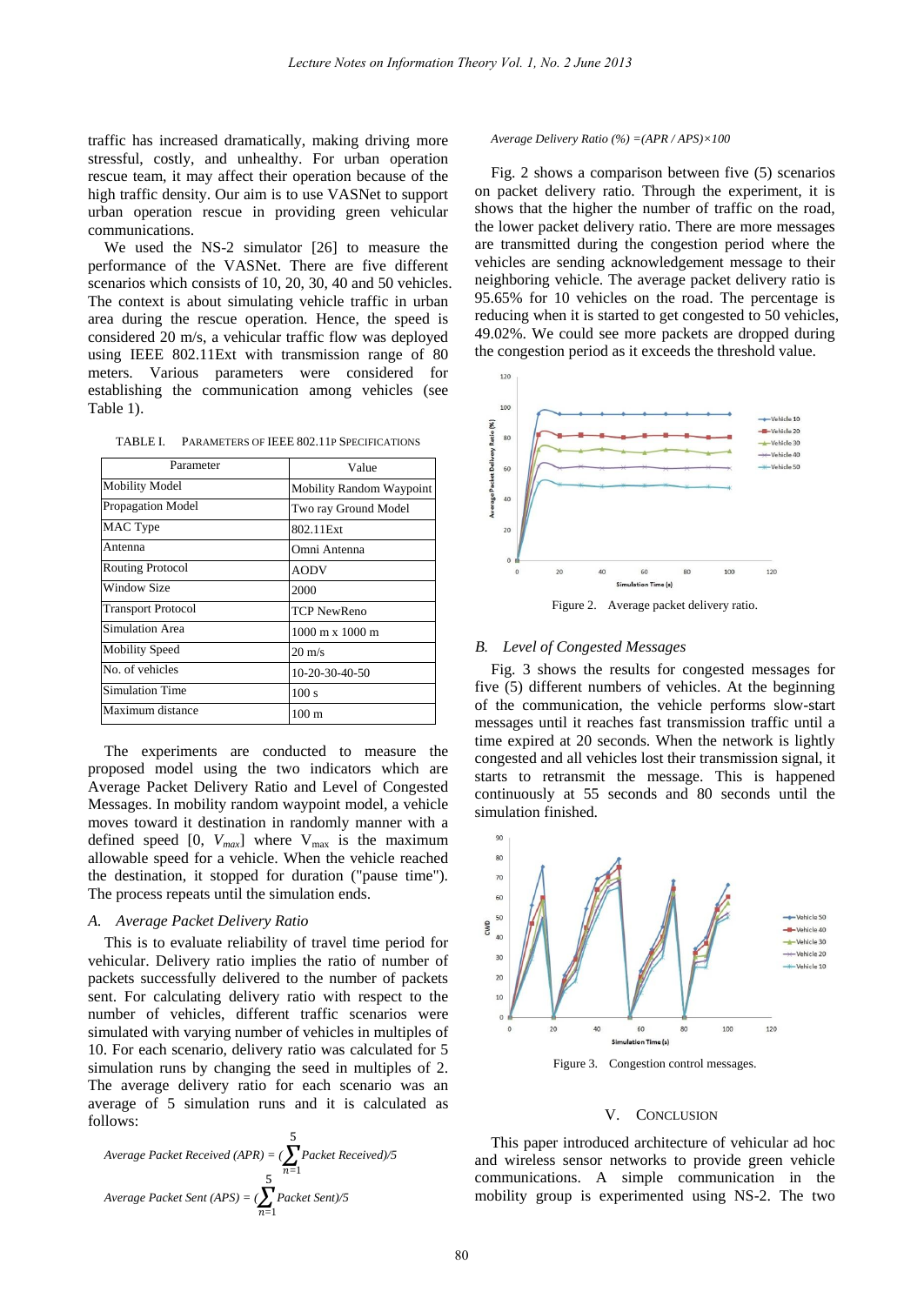parameters are used to evaluate five different scenarios, which are average packet delivery ratio and level of congestion message. With our work we want to contribute directly to the development of green communication at urban area using VASNet. Operation rescue communication provides the opportunity to integrate several technologies in one scenario as we have shown in here. Simulations and test-bed may require for future deployment to analyze the effectiveness of the system proposed in realistic environment.

### ACKNOWLEDGMENT

The authors would like to thank the Ministry of Higher Education (MOHE) and University of Malaya for financial support of this research project, HIR-MOHE-B00009.

#### **REFERENCES**

- [1] T. ETSI, "102 638–Intelligent Transport Systems (ITS); Vehicular Communications; Basic Set of Applications; Definitions," *ETSI, Sophia Antipolis Cedex, France,* 2009.
- [2] A. Rahim, Z. S. Khan, F. T. B. Muhaya, M. Sher, and T. H. Kim, "Sensor based framework for secure multimedia communication in VANET," *Sensors,* vol. 10, pp. 10146-10154, 2010.
- [3] T. D. Hewer and M. Nekovee, "Congestion reduction using ad-hoc message dissemination in vehicular networks," *Communications Infrastructure. Systems and Applications in Europe,* pp. 128-139, 2009.
- [4] V. Gradinescu, C. Gorgorin, R. Diaconescu, V. Cristea, and L. Iftode, "Adaptive traffic lights using car-to-car communication," in *Proc. 65th IEEE Vehicular Technology Conf. Spring.*, 2007, pp. 21-25.
- [5] J. Anda, J. LeBrun, D. Ghosal, C. N. Chuah, and M. Zhang, "VGrid: vehicular adhoc networking and computing grid for intelligent traffic control," in *Proc. 61th IEEE Vehicular Technology Conf. Spring.*, 2005, pp. 2905-2909.
- [6] M. Sanchez, J. C. Cano, and D. Kim, "Predicting traffic lights to improve urban traffic fuel consumption," in *Proc. 6th International Conf. on ITS Telecommunications*, 2006, pp. 331- 336.
- [7] C. Wenjie, C. Lifeng, C. Zhanglong, and T. Shiliang, "A realtime dynamic traffic control system based on wireless sensor network," in *International Conf. Workshops on Parallel Processing, ICPP 2005 Workshops.*, 2005, pp. 258-264.
- [8] C. Wenjie, G. Liqiang, C. Zhilei, C. Zhanglong, and T. Shiliang, "An intelligent guiding and controlling system for transportation network based on wireless sensor network technology," in *The Fifth International Conf. Computer and Information Technology*, 2005, pp. 810-814.
- [9] ICT For Energy Efficiency. (2008). [Online]. Available: http://ec.europa.eu/information\_society/activities/sustainable\_gro wth/docs/consultations/advisory\_group\_reports/ad-hoc \_advisory\_group\_report.pdf
- [10] Ericsson. (2008). [Online]. Available: http://www.ericsson.com/thecompany/press
- [11] J. Fuglestvedt, T. Berntsen, G. Myhre, K. Rypdal, and R. B. Skeie, "Climate forcing from the transport sectors," in *Proc. National Academy of Sciences,* 2008, vol. 105, pp. 454-458.
- [12] Total motor vehicles by type and state, Malaysia, R.T. Department, Editor, Dec 2011, Malaysia.
- [13] A. Guerrero-Ibáñez, C. Flores-Cortés, P. Damián-Reyes, M. Andrade-Aréchiga, and J. Pulido, "Emerging Technologies for Urban Traffic Management." March 2012.
- [14] B. De Coensel, A. Can, B. Degraeuwe, I. De Vlieger, and D. Botteldooren, "Effects of traffic signal coordination on noise and air pollutant emissions," *Environmental Modelling & Software,*  2012.
- [15] M. Madireddy, et al., "Assessment of the impact of speed limit reduction and traffic signal coordination on vehicle emissions

using an integrated approach," *Transportation Research Part D: Transport and Environment,* vol. 16, pp. 504-508, 2011.

- [16] J. Lv and Y. Zhang, "Effect of signal coordination on traffic emission," *Transportation Research Part D: Transport and Environment,* vol. 17, pp. 149-153, 2012.
- [17] Y. Zhang*, et al.*, "Assessing effect of traffic signal control strategies on vehicle emissions," *Journal of Transportation Systems Engineering and Information Technology,* vol. 9, pp. 150- 155, 2009.
- [18] J. Keller, et al., "The impact of reducing the maximum speed limit on motorways in Switzerland to 80km h−1 on emissions and peak ozone," *Environmental Modelling & Software,* vol. 23, pp. 322- 332, 2008.
- [19] A. R. Carrico, P. Padgett, M. P. Vandenbergh, J. Gilligan, and K. A. Wallston, "Costly myths: An analysis of idling beliefs and behavior in personal motor vehicles," *Energy Policy,* vol. 37, pp. 2881-2888, 2009.
- [20] R. C. Jou, D. Hensher, Y. C. Wu, and J. L. Liu, "The willingnessto-accept in time compensation for turning off the idling engine of motorcycles at red lights in Taiwan: A short note," *Transportation Research Part D: Transport and Environment,* vol. 16, pp. 251- 256, 2011.
- [21] A. Lakas and M. Chaqfeh, "A novel method for reducing road traffic congestion using vehicular communication," in *Proc. 6th International Wireless Communications and Mobile Computing Conference*, 2010, pp. 16-20.
- [22] M. Saito, J. Tsukamoto, T. Umedu, and T. Higashino, "Evaluation of inter-vehicle ad-hoc communication," in *Proc. 19th International Conf. on Advanced Information Networking and Applications*, 2005, pp. 78-83.
- [23] T. Shinkawa*, et al.*, "A technique for information sharing using inter-vehicle communication with message ferrying," in *Proc. 7th International Conf. on Mobile Data Management.*, 2006, pp. 130- 130.
- [24] N. Maslekar, J. Mouzna, M. Boussedjra, and H. Labiod, "CATS: An Adaptive traffic signal system based on car-to-car communication," *Journal of Network and Computer Applications,*  2012.
- [25] M. Ferreira, R. Fernandes, H. Conceição, W. Viriyasitavat and O. K. Tonguz, "Self-organized traffic control," in *Proc. Seventh ACM International Workshop on VehiculAr InterNETworking*, 2010, pp. 85-90.
- [26] NS-2, Network Simulator. (August 2009). [Online]. Available: http://nsnam.isi.edu/nsnam/index.php



**Mohamed Elgharabawy** is a PhD student at the Department of Computer System and Technology, Faculty of Computer Science and Information Technology, University of Malaya. Currently he is working with the Mobile Ad hoc Network group at the Faculty. He received his Bachelor and Master degree in Telecommunications Engineering and Information Technology, from UNIVERSITI

ISLAM ANTARABANGSA (UIAM), Malaysia in 2009 and 2011, respectively. His research areas include Internet Applications, Web Accessibility, E-Government and Mobile Networks.



**Syed Adeel Ali Shah** is working as an Assistant Professor in University of Engineering & Technology (UET) Peshawar Pakistan. His academic qualification includes BS (1st class) in Computer Sciences and MSc (with Merit) in Computer & Information Networks from IBMS, AUP in Pakistan and University of Essex in UK respectively. Currently he is pursuing PhD in

Wireless Networks at the faculty of Computer Science and Information Technology University of Malaya Malaysia. His PhD is funded by Higher Education Commission's approved project of Jalozai Campus for UET Peshawar Pakistan. His research interest includes communication aspects of vehicular and ad hoc networks including communication architectures, cross-layer protocol design and traffic engineering.